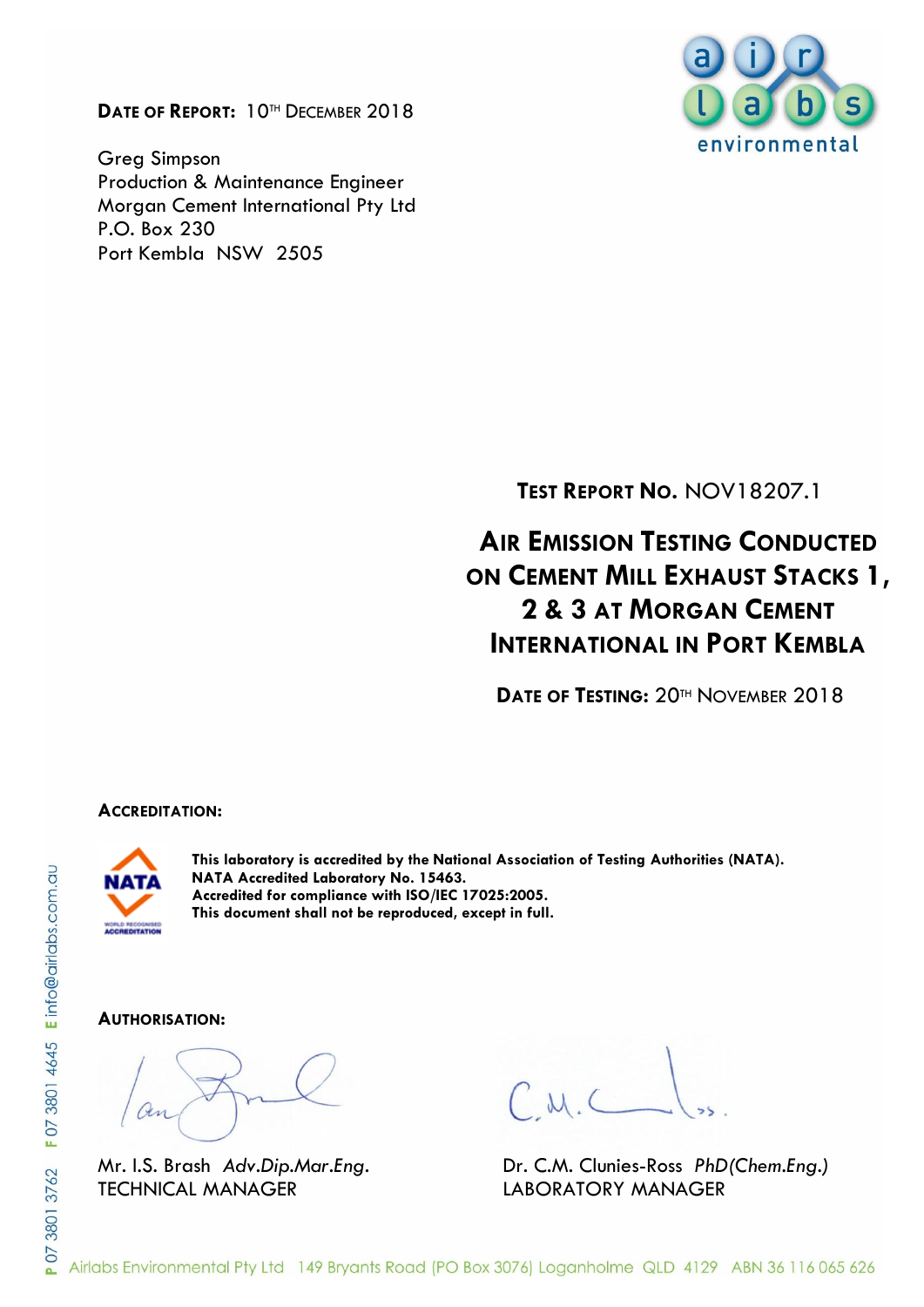# TABLE OF CONTENTS

|                                                                     | Page |
|---------------------------------------------------------------------|------|
| INTRODUCTION 4                                                      |      |
|                                                                     |      |
|                                                                     |      |
| SUITABILITY OF SAMPLING PLANE <b>[19] THE READER ASSESSED</b> 5 - 7 |      |
|                                                                     |      |
| RESULTS 2 - 13                                                      |      |

## *List of Tables*

|                                                                                                      | 3               |
|------------------------------------------------------------------------------------------------------|-----------------|
| <b>Table 2:</b> Summary of Test Methods                                                              | 3               |
|                                                                                                      |                 |
|                                                                                                      | 5               |
|                                                                                                      |                 |
| Table 6: Sampling Plane Details for the Cement Mill 3 Exhaust Duct                                   | $\sim$ 6        |
| Table 7: Sampling Conditions for the Cement Mill 1 Exhaust Duct on 20 <sup>th</sup> November 20188   |                 |
|                                                                                                      |                 |
|                                                                                                      |                 |
| <b>Table 10:</b> Cement Mill 1 Concentration of Type 2 Substances and their Compounds                | . 9             |
| Table 11: Sampling Conditions for the Cement Mill 2 Exhaust Duct on 20 <sup>th</sup> November 2018   | $\overline{10}$ |
| Table 12: Test Results for the Cement Mill 2 Exhaust Duct on 20 <sup>th</sup> November 2018          | 10              |
| <b>Table 13:</b> Cement Mill 2 Concentration of Type 1 Substances and their Compounds11              |                 |
| <b>Table 14:</b> Cement Mill 2 Concentration of Type 2 Substances and their Compounds                | . 11            |
| Table 15: Sampling Conditions for the Cement Mill 3 Exhaust Duct on 20 <sup>th</sup> November 201812 |                 |
| Table 16: Test Results for the Cement Mill 3 Exhaust Duct on 20 <sup>th</sup> November 2018          | 12              |
| Table 17: Cement Mill 3 Concentration of Type 1 Substances and their Compounds13                     |                 |
| Table 18: Cement Mill 3 Concentration of Type 2 Substances and their Compounds13                     |                 |
|                                                                                                      |                 |

## *List of Figures*

| Figure 1: Cement Mill 1 Exhaust Duct |  |
|--------------------------------------|--|
| Figure 2: Cement Mill 2 Exhaust Duct |  |
| Figure 3: Cement Mill 3 Exhaust Duct |  |

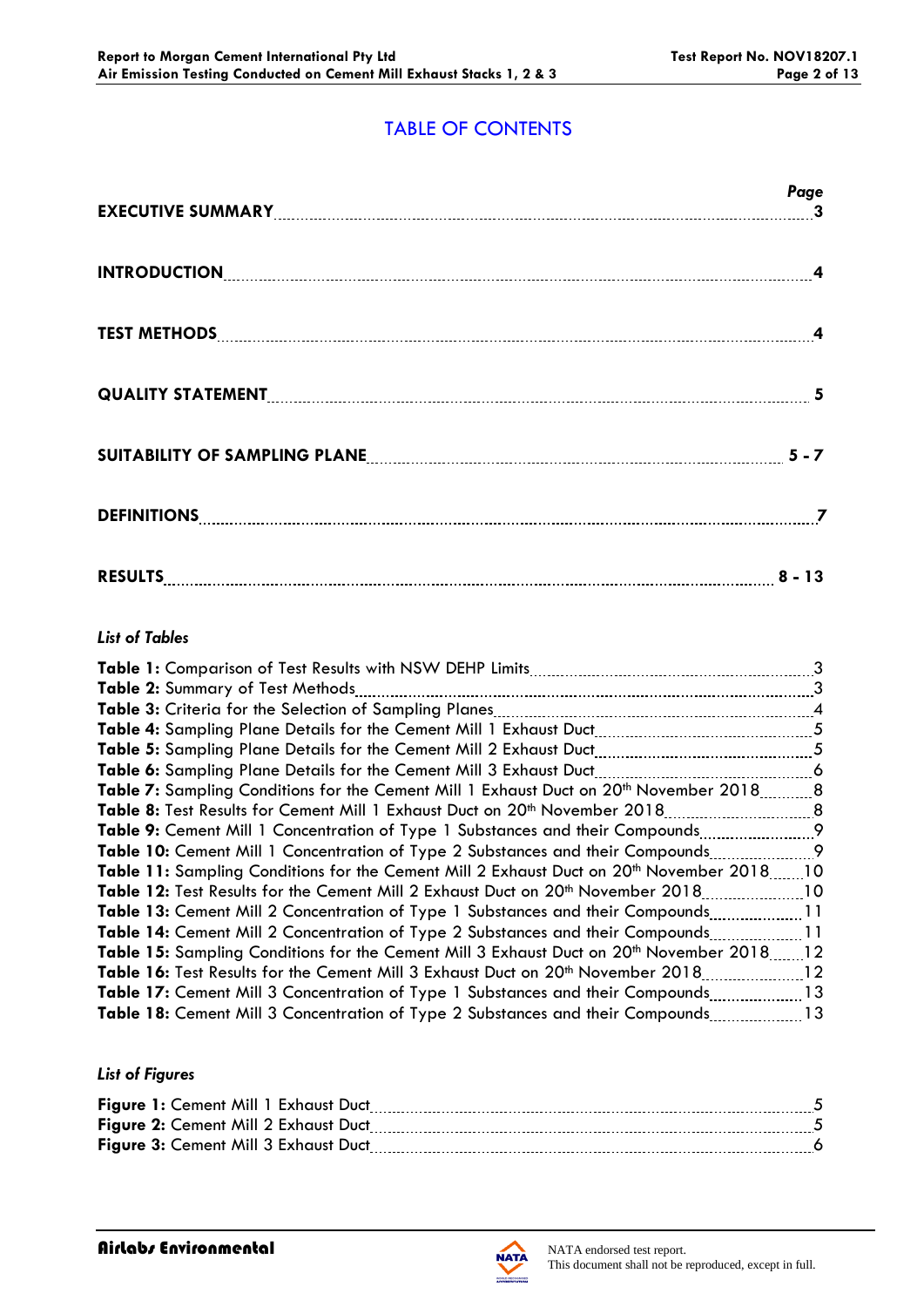## EXECUTIVE SUMMARY

AirLabs Environmental Pty Ltd was commissioned by Morgan Cement International Pty Ltd to monitor stack emissions from Mills 1, 2 & 3 Exhaust Stacks. All sampling was conducted by Airlabs Environmental on the 20<sup>th</sup> November 2018.

Analysis was undertaken by Airlabs Environmental and the National Measurement Institute (NMI) in accordance with our terms of NATA accreditation. Unless otherwise indicated, the methods cited in this report have been performed without deviation.

The following results comparison table shows that the concentrations of all analytes were below the limits set by the NSW DEHP (refer to Licence No. -12643, issued on 06<sup>th</sup> September 2016).

| <b>Release Point</b> | <b>Parameter</b>              | Concentration<br>(mg/m <sup>3</sup> ) | <b>NSWEPA</b><br><b>Concentration</b><br>Limit<br>(mg/m <sup>3</sup> ) |
|----------------------|-------------------------------|---------------------------------------|------------------------------------------------------------------------|
|                      | Total solid particles (TSP)   | 2.4                                   | 20                                                                     |
| Mill 1               | Fine particulates $(PM_{10})$ | 2.0                                   | N/A                                                                    |
|                      | Type 1 & 2 Substances         | 0.016                                 | 1.0                                                                    |
| Mill 2               | Total solid particles (TSP)   | 2.7                                   | 20                                                                     |
|                      | Fine particulates $(PM_{10})$ | 2.3                                   | N/A                                                                    |
|                      | Type 1 & 2 Substances         | 0.022                                 | 1.0                                                                    |
|                      | Total solid particles (TSP)   | 1.1                                   | 20                                                                     |
| Mill 3               | Fine particulates $(PM_{10})$ | 0.93                                  | N/A                                                                    |
|                      | Type 1 & 2 Substances         | 0.025                                 | 1.0                                                                    |

### **Table 1:** Comparison of Test Results with NSW DEHP Limits

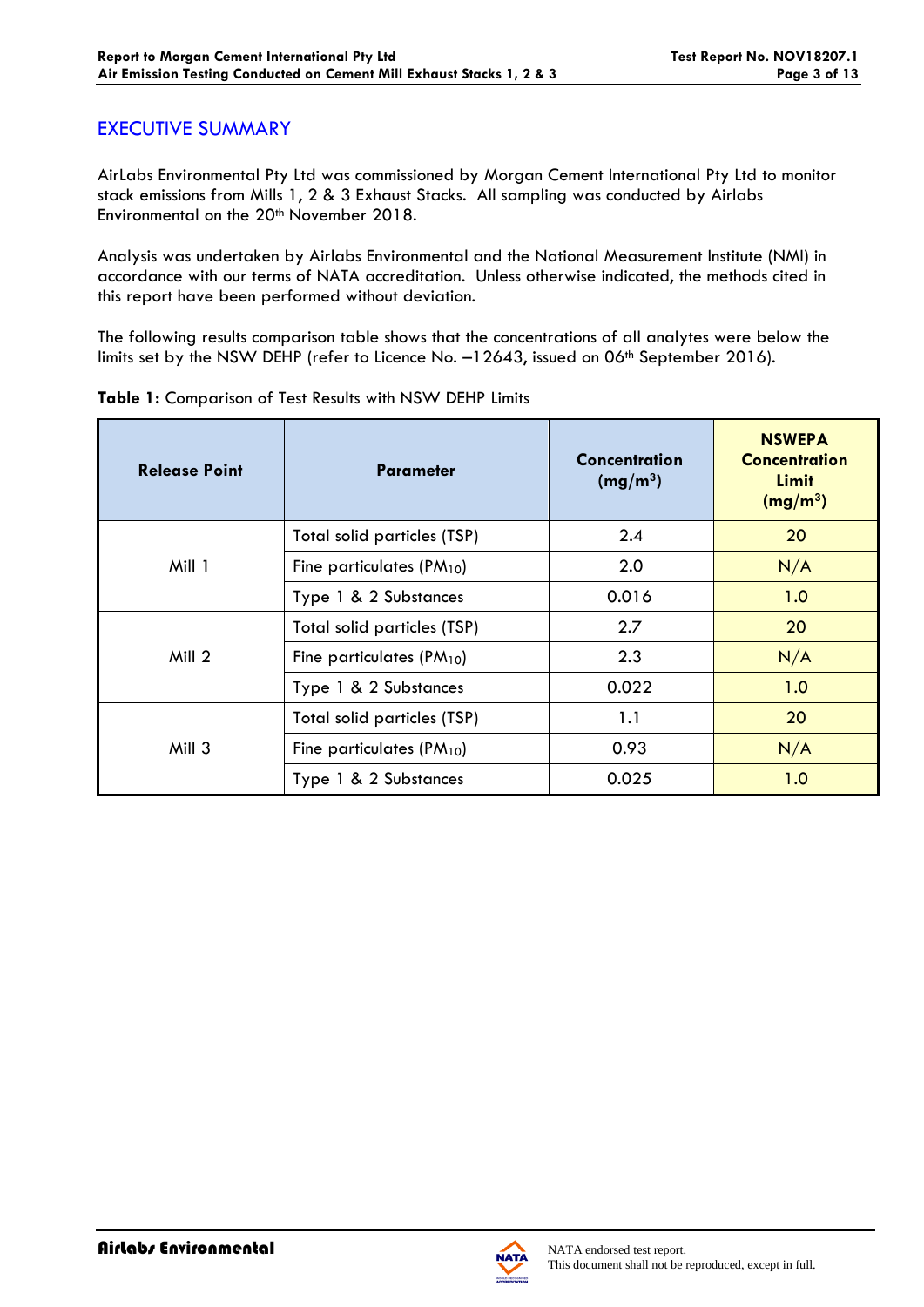# **INTRODUCTION**

Airlabs Environmental Pty Ltd was commissioned by Morgan Cement International Pty Ltd to conduct air emissions monitoring of the exhaust ducts leaving Cement Mills 1, 2 and 3 for the following parameters:

- Gas velocity and volume flow rate
- **Temperature**
- Concentration of water vapour (moisture content)
- Concentration of oxygen and carbon dioxide
- Dry molecular weight & density of gases
- Concentration and mass emission rate of:
	- total solid particles
	- fine particulates (PM<sub>10</sub>).
	- type 1 & 2 substances.

All sampling was conducted on 20<sup>th</sup> November 2018.

# TEST METHODS

All sampling was undertaken by Airlabs Environmental. Airlabs Environmental is NATA accredited for all sampling undertaken for this project (NATA Accredited Laboratory No. 15463). Analysis was undertaken by Airlabs Environmental in accordance with our terms of accreditation. Specific details of the test methods used are available upon request.

|                                       |                            | <b>Method</b>         | <b>Estimated</b>                                             | <b>NATA Accredited</b> |              |  |
|---------------------------------------|----------------------------|-----------------------|--------------------------------------------------------------|------------------------|--------------|--|
| <b>Test Parameter</b>                 | <b>Test Method</b>         | Limit                 | <b>Detection</b><br><b>Measurement</b><br><b>Uncertainty</b> |                        | Analysis     |  |
| Sample plane criteria                 | NSWEPA TM-1                | NA.                   | <b>NA</b>                                                    | $\checkmark$           | <b>NA</b>    |  |
| Gas velocity                          | NSWEPA TM-2                | $3 \text{ m/s}$       | ±10%                                                         | $\checkmark$           | NA.          |  |
| Temperature                           | NSWEPA TM-2                | 273K (0°C)            | ±1%                                                          | $\checkmark$           | <b>NA</b>    |  |
| Moisture content                      | NSWEPA TM-22               | $0.2\%$ v/v           | $\pm$ 5%                                                     | $\sqrt{}$              | $\checkmark$ |  |
| Oxygen & carbon dioxide               | NSWEPA TM-24 &<br>$TM-25$  | $0.1\%$ v/v           | $\pm 2\%$                                                    | $\sqrt{}$              | $\checkmark$ |  |
| Dry molecular weight &<br>gas density | NSWEPA TM-23               | NA.                   | ± 5%                                                         | $\checkmark$           | $\checkmark$ |  |
| Total solid particulates              | NSWEPA TM-15               | 0.5 mg/m <sup>3</sup> | $\pm$ 15%                                                    | $\checkmark$           | $\sqrt{}$    |  |
| <b>Fine Particulates</b>              | NSWEPA OM-5                | 0.5 mg/m <sup>3</sup> | ±15%                                                         | $\checkmark$           | $\sqrt{}$    |  |
| Type 1 & 2 Substances                 | NSW EPA TM-<br>12, 13 & 14 | $0.05$ mg/m3          | $\pm$ 17%                                                    |                        |              |  |

#### **Table 2:** Summary of Test Methods

**1**. Type 1 & 2 Substances analyses were performed by NMI, with results included in their Report No. RN1216444.

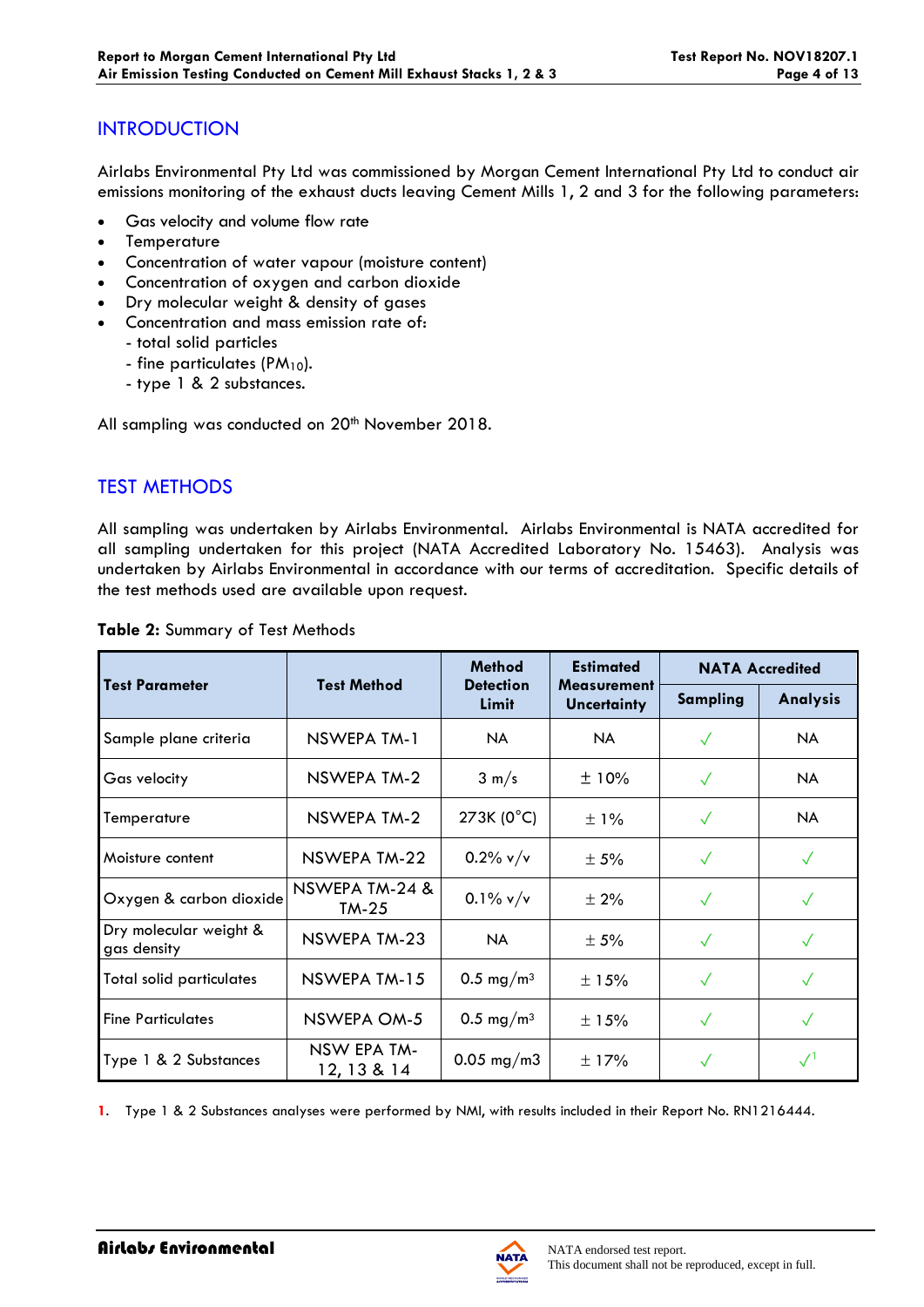## QUALITY STATEMENT

AirLabs Environmental is committed to providing the highest quality data to all our clients, as reflected in our ISO 17025 (NATA) accreditation. This requires strict adherence to and continuous improvement of all our processes and test work. Our goal is to exceed the QA/QC requirements as set by our clients and appropriate governmental entities and to ensure that all data generated is scientifically valid and defensible.

Airlabs Environmental is NATA accredited for all sampling undertaken for this project. Analysis was undertaken by the Airlabs Environmental in accordance with our terms of accreditation.

# SUITABILITY OF SAMPLING PLANE

The criteria for sampling planes as specified in AS4323.1-1995 'Stationary Source Emissions, Method 1: Selection of Sampling Provisions' states that, in the absence of cyclonic flow activity, ideal sampling plane conditions are found to exist at the positions given in Table 3 below:

| <b>Type of flow disturbance</b>                          | Minimum distance upstream<br>from disturbance, diameters<br>(D) | Minimum distance<br>downstream from<br>disturbance, diameters<br>(D) |  |  |
|----------------------------------------------------------|-----------------------------------------------------------------|----------------------------------------------------------------------|--|--|
| Bend, connection, junction,<br>direction change          | >2D                                                             | >6D                                                                  |  |  |
| Louvre, butterfly damper<br>(partially closed or closed) | >3D                                                             | >6D                                                                  |  |  |
| Axial fan                                                | >3D                                                             | >8D (see Note)                                                       |  |  |
| Centrifugal fan                                          | >3D                                                             | >6D                                                                  |  |  |

**Table 3:** Criteria for the Selection of Sampling Planes

**NOTE:** The plane should be selected as far as practicable from a fan. Flow straighteners may be required to ensure the position chosen meets the check criteria listed in Items (a) to (f) below.

Section 4.1 of AS 4323.1-1995 (Ideal Sampling Positions) states that the location of the sampling plane shall be such that it meets the following criteria:

- (a) The gas flow is basically in the same direction at all points along each sampling traverse.
- (b) The gas velocity at all sampling points is greater than  $3 \text{ m/s}$ .
- (c) The gas flow profile at the sampling plane shall be steady, evenly distributed and not have a cyclonic component which exceeds an angle of 15° to the duct axis, when measured near the periphery of a circular sampling plane.
- (d) The temperature difference between adjacent points of the survey along each sampling traverse is less than 10% of the absolute temperature, and the temperature at any point differs by less than 10% from the mean.
- (e) The ratio of the highest to lowest pitot pressure difference shall not exceed 9:1 and the ratio of highest to lowest gas velocities shall not exceed 3:1. For isokinetic testing with the use of impingers, the gas velocity ratio across the sampling plane should not exceed 1.6:1.
- (f) The gas temperature at the sampling plane should preferably be above the dewpoint.

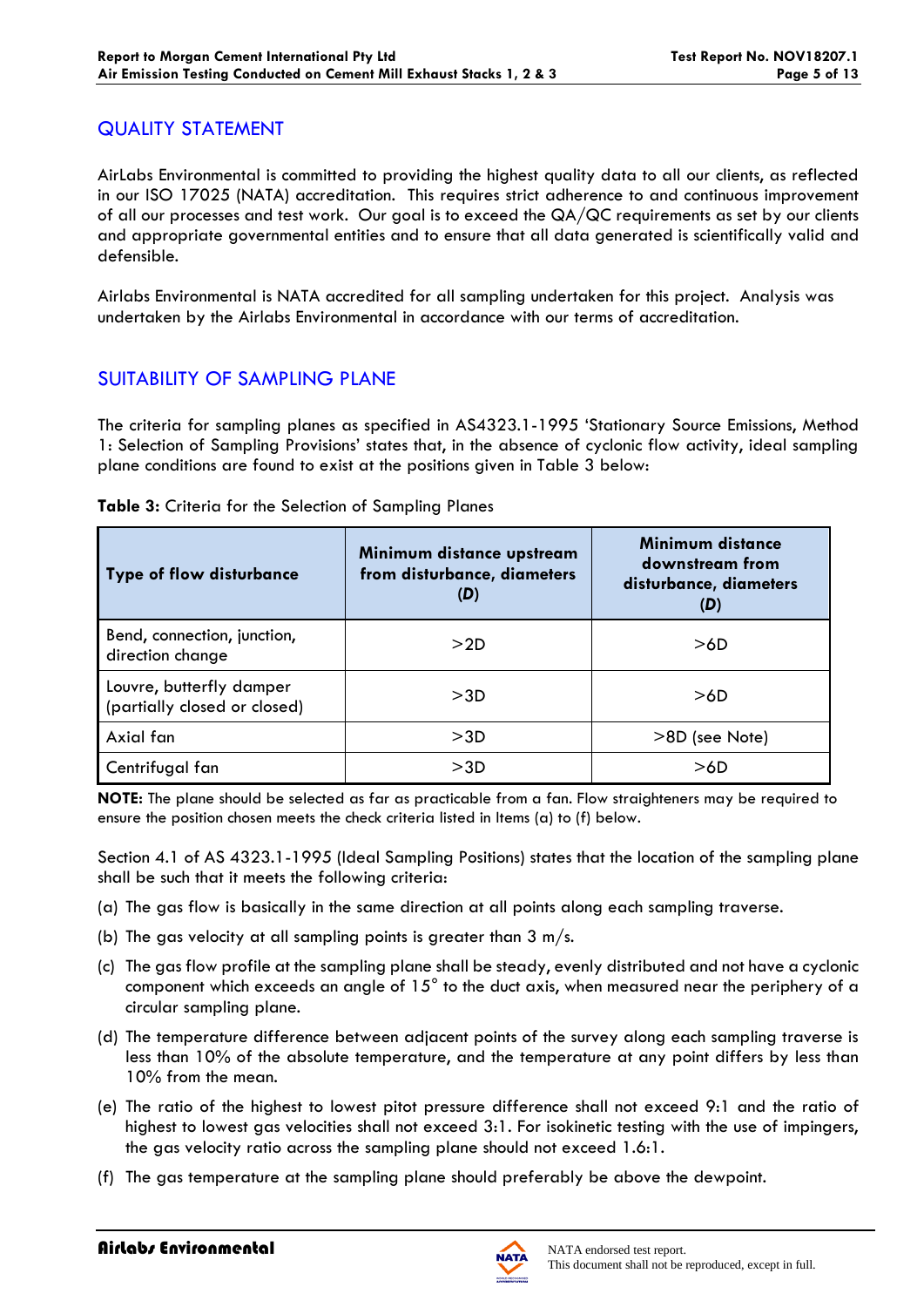## SUITABILITY OF SAMPLING PLANE Continued

When the criteria in Table 3 cannot be met, a greater number of sampling points is used in order to retain as much accuracy as is practicable, as outlined in Section 4.2 of AS 4323.1-1995 (Non-Ideal Sampling Positions). The sampling plane details and required number of sampling points for Cement Mills 1, 2 and 3 are given in Tables 4, 5 and 6 below:

**Table 4:** Sampling Plane Details for the Cement Mill 1 Exhaust Duct **Figure 1:** Cement Mill 1 Exhaust Duct

| Parameter                                     |                          |
|-----------------------------------------------|--------------------------|
| Stack Shape                                   | Circular                 |
| Actual Stack Internal Diameter (m)            | 0.850                    |
| Direction of Air Flow                         | Vertical                 |
| Type of Disturbance, Upstream                 | Bend                     |
| <b>Distance from Upstream Disturbance</b>     | 4 D (< 6D)               |
| Type of Disturbance, Downstream               | <b>Butterfly damper</b>  |
| Distance to Downstream Disturbance            | 1 D (< 3 D)              |
| Compliance with AS 4323.1, Ideal Conditions   | No                       |
| Standard No. of Sampling Points per Traverse  | 6                        |
| <b>Number of Traverses</b>                    | $\mathfrak{p}$           |
| <b>Correction Factor</b>                      | 1.265                    |
| Corrected No. of Sampling Points per Traverse | 8                        |
| Total No. of Sampling Points                  | 16                       |
| Stratified                                    | No                       |
| Cyclonic                                      | No ( $\leq 15^{\circ}$ ) |
| <b>Velocity Difference</b>                    | 1.2:1 $(< 1.6:1)$        |
| Absolute Temperature Difference (K)           | < 10%                    |
| Minimum Velocity at any Sample Point (m/s)    | > 3                      |

**Table 5:** Sampling Plane Details for the Cement Mill 2 Exhaust Duct **Figure 2:** Cement Mill 2 Exhaust Duct

| <b>Parameter</b>                              |                         |  |  |
|-----------------------------------------------|-------------------------|--|--|
| <b>Stack Shape</b>                            | Circular                |  |  |
| Actual Stack Internal Diameter (m)            | 0.850                   |  |  |
| Direction of Air Flow                         | Vertical                |  |  |
| Type of Disturbance, Upstream                 | Bend                    |  |  |
| <b>Distance from Upstream Disturbance</b>     | 4 D (< 6D)              |  |  |
| Type of Disturbance, Downstream               | <b>Butterfly damper</b> |  |  |
| Distance to Downstream Disturbance            | 1 D (< 3 D)             |  |  |
| Compliance with AS 4323.1, Ideal Conditions   | No.                     |  |  |
| Standard No. of Sampling Points per Traverse  | 6                       |  |  |
| <b>Number of Traverses</b>                    | $\mathfrak{D}$          |  |  |
| <b>Correction Factor</b>                      | 1.265                   |  |  |
| Corrected No. of Sampling Points per Traverse | 8                       |  |  |
| <b>Total No. of Sampling Points</b>           | 16                      |  |  |
| <b>Stratified</b>                             | No                      |  |  |
| Cyclonic                                      | No $(< 15^{\circ})$     |  |  |
| <b>Velocity Difference</b>                    | 1.3:1 $($ 1.6:1)        |  |  |
| Absolute Temperature Difference (K)           | < 10%                   |  |  |
| Minimum Velocity at any Sample Point (m/s)    | $>$ 3                   |  |  |





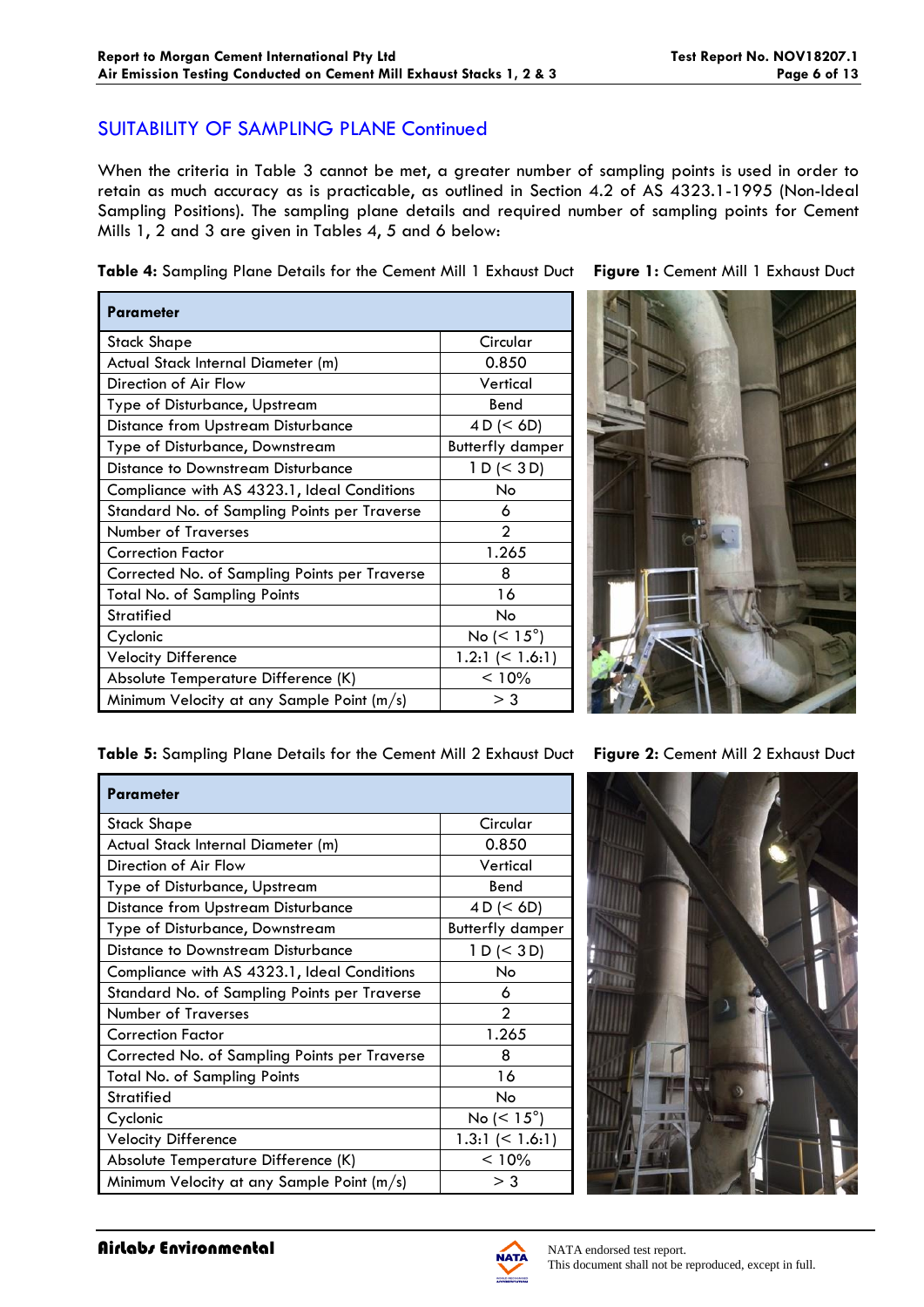# SUITABILITY OF SAMPLING PLANE Continued

**Table 6:** Sampling Plane Details for the Cement Mill 3 Exhaust Duct **Figure 3:** Cement Mill 3 Exhaust Duct

| <b>Parameter</b>                              |                       |
|-----------------------------------------------|-----------------------|
| Stack Shape                                   | Rectangular           |
| Actual Duct Internal Diameter (m)             | $1.77 * 0.800$        |
| Direction of Discharge to Air                 | Horizontal            |
| Type of Disturbance, Upstream                 | Centrifugal Fan       |
| <b>Distance from Upstream Disturbance</b>     | 3.4 D (< 6 D)         |
| Type of Disturbance, Downstream               | Duct Exit             |
| Distance to Downstream Disturbance            | 4.9 D ( $>$ 2 D)      |
| Compliance with AS 4323.1, Ideal Conditions   | No.                   |
| Standard No. of Sampling Points per Traverse  | $\overline{2}$        |
| <b>Number of Traverses</b>                    | 3                     |
| <b>Correction Factor</b>                      | 1.15                  |
| Corrected No. of Sampling Points per Traverse | 3                     |
| <b>Total No. of Sampling Points</b>           | 9                     |
| <b>Stratified</b>                             | No                    |
| Cyclonic                                      | No ( $< 15^{\circ}$ ) |
| <b>Velocity Difference</b>                    | $1.1:1 \le 1.6:1$     |
| Absolute Temperature Difference (K)           | < 10%                 |
| Minimum Velocity at any Sample Point (m/s)    | $>$ 3                 |



# **DEFINITIONS**

| 'NSWEPA'            | New South Wales Environment Protection Authority.                                   |
|---------------------|-------------------------------------------------------------------------------------|
| 'USEPA'             | United States Environmental Protection Agency.                                      |
| 'NA'                | Not applicable.                                                                     |
| 'Am <sup>3</sup> '  | Actual gas volume at stack conditions.                                              |
| 'STP'               | Standard temperature and pressure (0°C and 101.3 kPa).                              |
| $\frac{10}{6}$ v/v' | Percent, volumetric basis.                                                          |
| 'm <sup>3</sup>     | Normalised gas volume in dry cubic metres at STP.                                   |
| 'mg/m <sup>3'</sup> | Milligrams (10 <sup>-3</sup> grams) of substance per dry cubic meter of gas at STP. |
| 'g/sec'             | Grams of substance discharged per second.                                           |
|                     |                                                                                     |

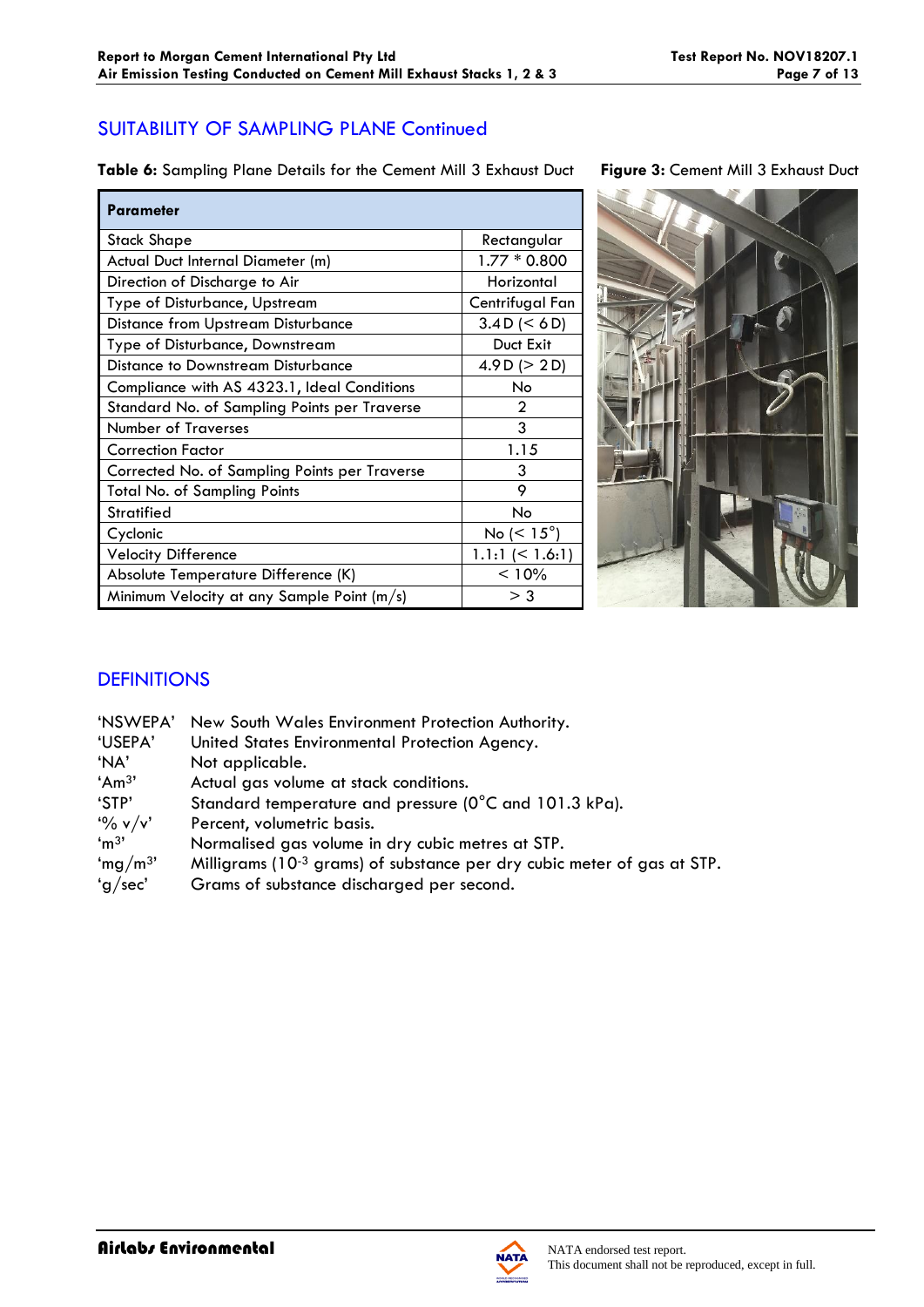## RESULTS

| Company                  | Morgan Cement International Pty Ltd         |
|--------------------------|---------------------------------------------|
| <b>Site</b>              | Foreshore Rd, Port Kembla                   |
| <b>Date of Test</b>      | 20 <sup>th</sup> November 2018              |
| <b>Source Tested</b>     | Cement Mill 1 Exhaust Duct - EPA ID No.4    |
| <b>Sampling Period</b>   | $08:18 - 11:01$                             |
| <b>Testing Officers</b>  | I Brash & A. Aitharaju                      |
| <b>Sampling Position</b> | Two 110 mm flanges in a circular metal duct |

|  |  | Table 7: Sampling Conditions for the Cement Mill 1 Exhaust Duct on 20 <sup>th</sup> November 2018 |  |  |  |  |  |  |  |  |
|--|--|---------------------------------------------------------------------------------------------------|--|--|--|--|--|--|--|--|
|--|--|---------------------------------------------------------------------------------------------------|--|--|--|--|--|--|--|--|

| <b>Sampling Conditions</b>                                |             |
|-----------------------------------------------------------|-------------|
| Duct dimensions at sampling plane (m)                     | 0.850       |
| Average gas temperature (K)                               | 343 (70 °C) |
| Average gas velocity $(m/s)$                              | 15.9        |
| Actual gas flow rate (Am $3$ /sec)                        | 9.03        |
| Average moisture content $(\%v/v)$                        | 0.44        |
| Barometric pressure (mB)                                  | 1008.0      |
| Static pressure (mB)                                      | $-23.5$     |
| Stack pressure (mB)                                       | 984.5       |
| Average gas flow rate at STP, dry ( $m^3$ /sec)           | 7.16        |
| Average oxygen concentration $(\%v/v)$                    | 20.9        |
| Average carbon dioxide concentration ( $\frac{9}{9}$ v/v) | 0.050       |
| Dry gas density of stack gas ( $\text{kg}/\text{m}^3$ )   | 1.287       |
| Dry molecular weight of stack gas $(g/g$ mole)            | 28.85       |
| Wet molecular weight of stack gas $(g/g \text{ mole})$    | 28.80       |

Table 8: Test Results for Cement Mill 1 Exhaust Duct on 20<sup>th</sup> November 2018

| <b>Parameter</b>                   | Concentration<br>(mg/m <sup>3</sup> ) | <b>NSWEPA Limit</b><br>(mg/m <sup>3</sup> ) | <b>Emission Rate</b><br>(g/sec) |
|------------------------------------|---------------------------------------|---------------------------------------------|---------------------------------|
| Total solid particles (TSP)        | 2.4                                   | 20                                          | 0.017                           |
| Fine particulates $(PM_{10})$      | 2.0                                   | N/A                                         | 0.014                           |
| Type 1 & 2 substances <sup>a</sup> | 0.016                                 | 1.0                                         | 0.00011                         |

**a** Type 1 & 2 substances include As, Be, Cd, Cr, Co, Hg, Mn, Ni, Pb, Sb, Se, Sn, V & their compounds (refer to Table 9 & 10).

1

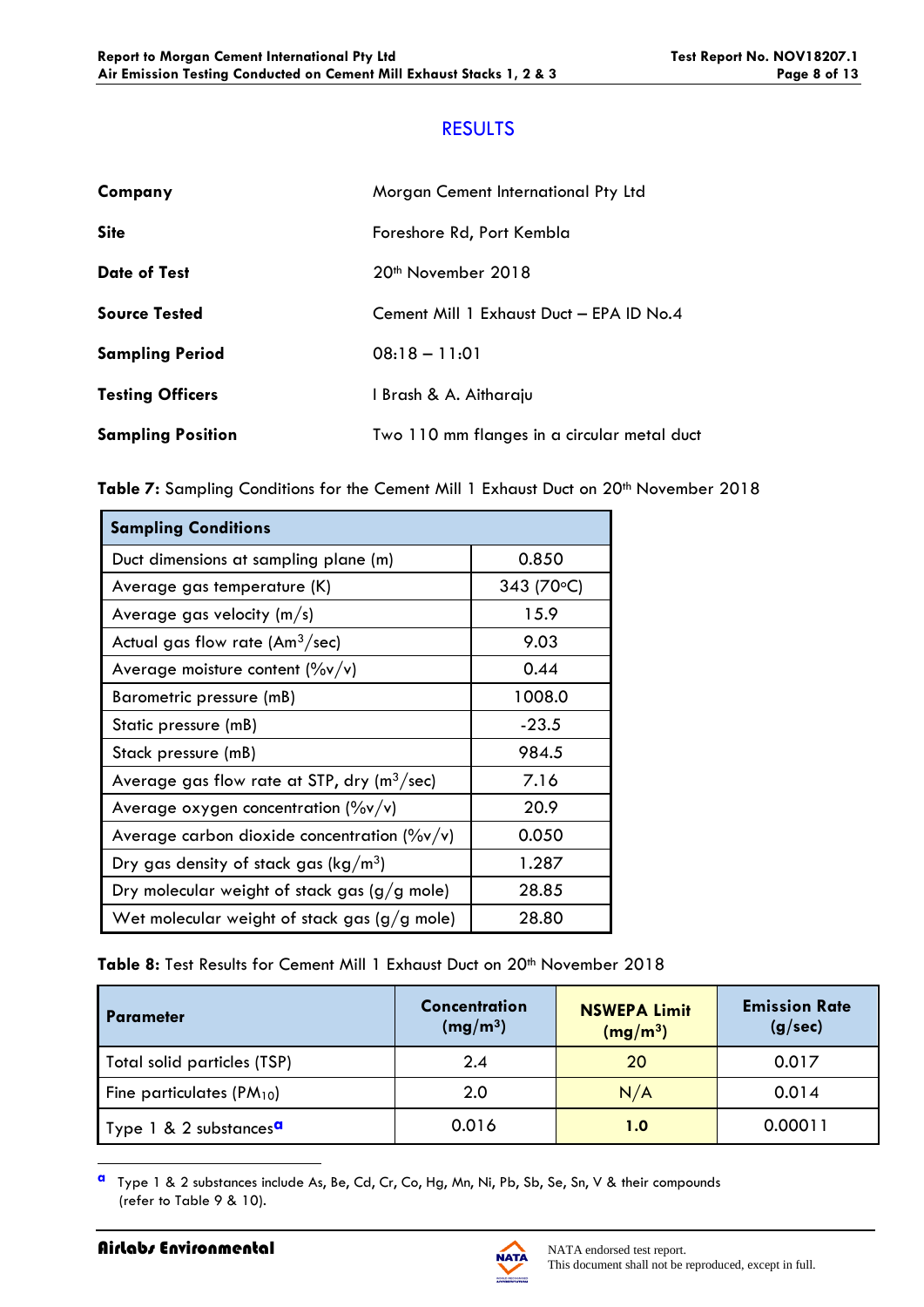## RESULTS – Continued

| <b>Table 9:</b> Concentration of Type 1 Substances and their Compounds - 20 <sup>th</sup> November 2018 |  |
|---------------------------------------------------------------------------------------------------------|--|
|---------------------------------------------------------------------------------------------------------|--|

| <b>Metal/Metal Compound</b>                          | Concentration<br>(mg/Nm <sup>3</sup> ) | <b>Emission Rate</b><br>(g/sec) |
|------------------------------------------------------|----------------------------------------|---------------------------------|
| Antinomy (Sb) & its compounds                        | < 0.0002                               | < 0.000001                      |
| Arsenic (As) & its compounds                         | < 0.0002                               | < 0.000001                      |
| Cadmium (Cd) & its compounds                         | 0.000033                               | 0.00000024                      |
| Lead (Pb) & its compounds                            | 0.0018                                 | 0.000013                        |
| Mercury (Hg) & its compounds                         | 0.000015                               | 0.00000011                      |
| <b>Total Type 1 substances &amp; their compounds</b> | 0.0018                                 | 0.000013                        |

Table 10: Concentration of Type 2 Substances and their Compounds - 20<sup>th</sup> November 2018

| <b>Metal/Metal Compound</b>               | Concentration<br>(mg/Nm <sup>3</sup> ) | <b>Emission Rate</b><br>(g/sec) |
|-------------------------------------------|----------------------------------------|---------------------------------|
| Beryllium (Be) & its compounds            | < 0.0002                               | < 0.000001                      |
| Chromium (Cr) & its compounds             | 0.0019                                 | 0.000014                        |
| Cobalt (Co) & its compounds               | < 0.0002                               | < 0.000001                      |
| Manganese (Mn) & its compounds            | 0.0048                                 | 0.000035                        |
| Nickel (Ni) & its compounds               | 0.0065                                 | 0.000047                        |
| Selenium (Se) & its compounds             | 0.00025                                | 0.0000018                       |
| Tin (Sn) & its compounds                  | < 0.0002                               | < 0.000001                      |
| Vanadium (V) & its compounds              | 0.00013                                | 0.00000095                      |
| Total Type 2 substances & their compounds | 0.014                                  | 0.000097                        |

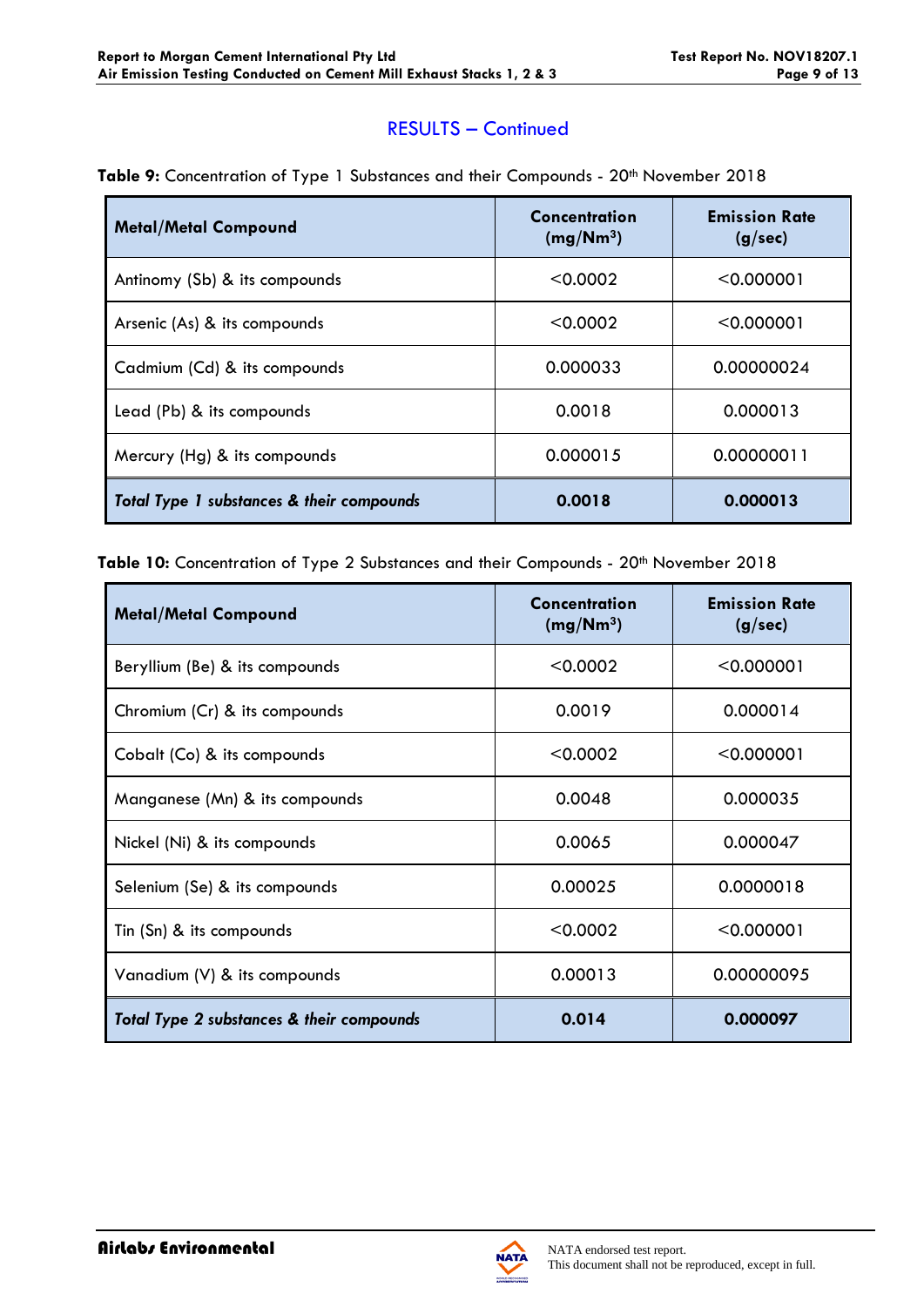# RESULTS Continued

| Company                  | Morgan Cement International Pty Ltd         |
|--------------------------|---------------------------------------------|
| <b>Site</b>              | Foreshore Rd, Port Kembla                   |
| <b>Date of Test</b>      | 20 <sup>th</sup> November 2018              |
| <b>Source Tested</b>     | Cement Mill 2 Exhaust Duct - EPA ID No.2    |
| <b>Sampling Period</b>   | $11:37 - 14:19$                             |
| <b>Testing Officers</b>  | I Brash & A. Aitharaju                      |
| <b>Sampling Position</b> | Two 110 mm flanges in a circular metal duct |

| <b>Sampling Conditions</b>                                          |            |
|---------------------------------------------------------------------|------------|
| Duct dimensions at sampling plane (m)                               | 0.850      |
| Average gas temperature (K)                                         | 349 (76°C) |
| Average gas velocity $(m/s)$                                        | 13.1       |
| Actual gas flow rate (Am $3$ /sec)                                  | 7.44       |
| Average moisture content $(\frac{6}{v}v/v)$                         | 0.70       |
| Barometric pressure (mB)                                            | 1005.7     |
| Static pressure (mB)                                                | - 11.9     |
| Stack pressure (mB)                                                 | 993.8      |
| Average gas flow rate at STP, $\frac{dy}{dx}$ (m <sup>3</sup> /sec) | 5.78       |
| Average oxygen concentration $(\%v/v)$                              | 20.9       |
| Average carbon dioxide concentration ( $\frac{9}{9}$ v/v)           | 0.055      |
| Dry gas density of stack gas ( $\text{kg}/\text{m}^3$ )             | 1.287      |
| Dry molecular weight of stack gas $(g/g$ mole)                      | 28.85      |
| Wet molecular weight of stack gas $(g/g \text{ mole})$              | 28.78      |

#### Table 12: Test Results for the Cement Mill 2 Exhaust Duct on 20<sup>th</sup> November 2018

| l Parameter                        | <b>Concentration</b><br>(mg/m <sup>3</sup> ) | <b>NSWEPA Limit</b><br>(mg/m <sup>3</sup> ) | <b>Emission Rate</b><br>(g/sec) |
|------------------------------------|----------------------------------------------|---------------------------------------------|---------------------------------|
| Total solid particles (TSP)        | 2.7                                          | 20                                          | 0.016                           |
| Fine particulates (PM10)           | 2.3                                          | N/A                                         | 0.013                           |
| Type 1 & 2 substances <sup>b</sup> | 0.022                                        | 1.0                                         | 0.00012                         |

**b** Type 1 & 2 substances include As, Be, Cd, Cr, Co, Hg, Mn, Ni, Pb, Sb, Se, Sn, V & their compounds (refer to Table 13 & 14).

1

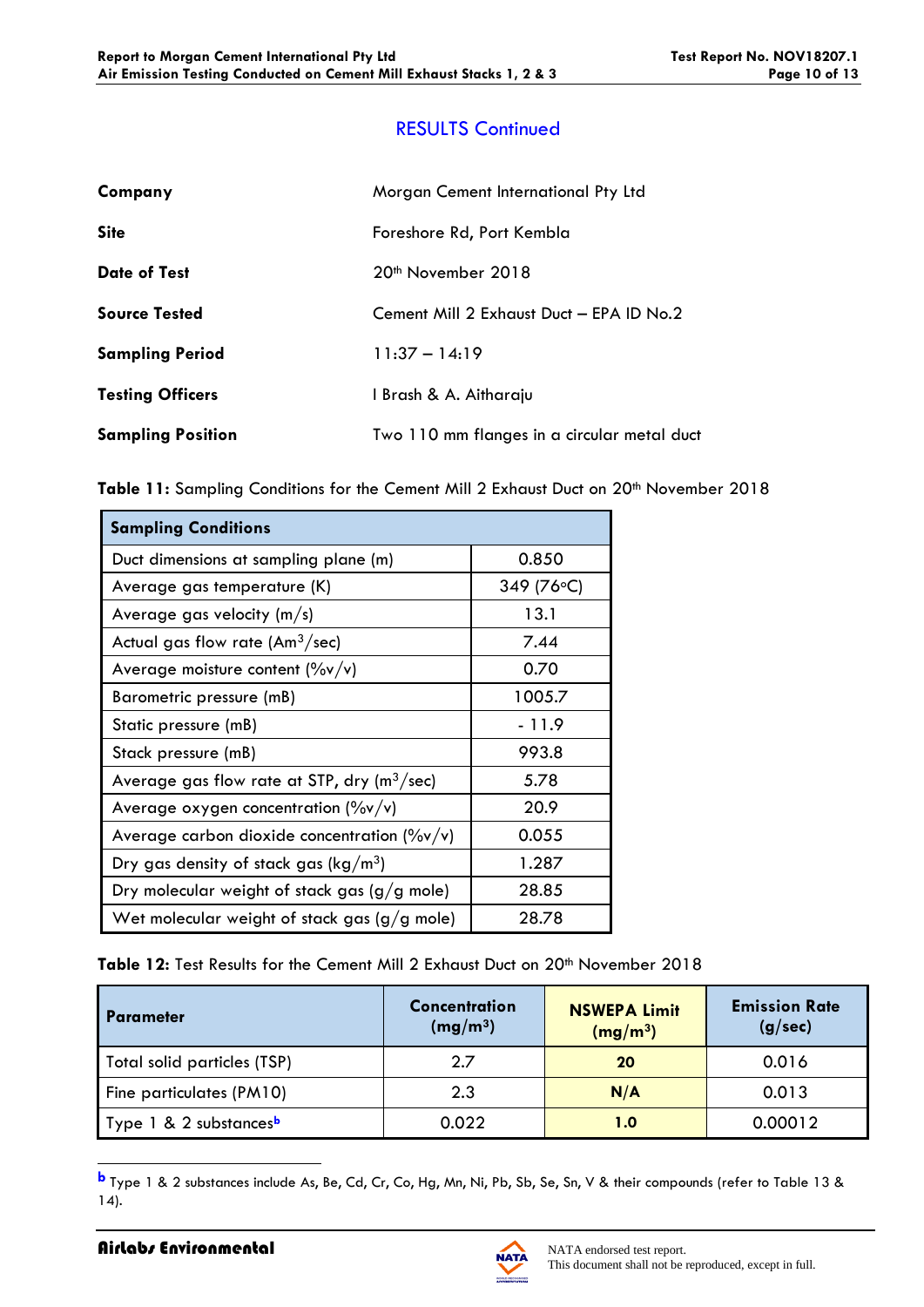### RESULTS – Continued

| <b>Metal/Metal Compound</b>               | Concentration<br>(mg/Nm <sup>3</sup> ) | <b>Emission Rate</b><br>(g/sec) |
|-------------------------------------------|----------------------------------------|---------------------------------|
| Antinomy (Sb) & its compounds             | < 0.0001                               | < 0.0000008                     |
| Arsenic (As) & its compounds              | < 0.0001                               | < 0.0000008                     |
| Cadmium (Cd) & its compounds              | 0.000028                               | 0.00000016                      |
| Lead (Pb) & its compounds                 | 0.0019                                 | 0.000011                        |
| Mercury (Hg) & its compounds              | 0.000012                               | 0.000000069                     |
| Total Type 1 substances & their compounds | 0.0019                                 | 0.000011                        |

### Table 13: Concentration of Type 1 Substances and their Compounds - 20<sup>th</sup> November 2018

Table 14: Concentration of Type 2 Substances and their Compounds - 20<sup>th</sup> November 2018

| <b>Metal/Metal Compound</b>               | Concentration<br>(mg/Nm <sup>3</sup> ) | <b>Emission Rate</b><br>(g/sec) |
|-------------------------------------------|----------------------------------------|---------------------------------|
| Beryllium (Be) & its compounds            | < 0.0001                               | $<$ 0.0000008                   |
| Chromium (Cr) & its compounds             | 0.0019                                 | 0.000011                        |
| Cobalt (Co) & its compounds               | < 0.0001                               | < 0.0000008                     |
| Manganese (Mn) & its compounds            | 0.015                                  | 0.000089                        |
| Nickel (Ni) & its compounds               | 0.0024                                 | 0.000014                        |
| Selenium (Se) & its compounds             | 0.00018                                | 0.0000010                       |
| Tin (Sn) & its compounds                  | < 0.0001                               | < 0.0000008                     |
| Vanadium (V) & its compounds              | 0.00017                                | 0.00000098                      |
| Total Type 2 substances & their compounds | 0.020                                  | 0.00031                         |



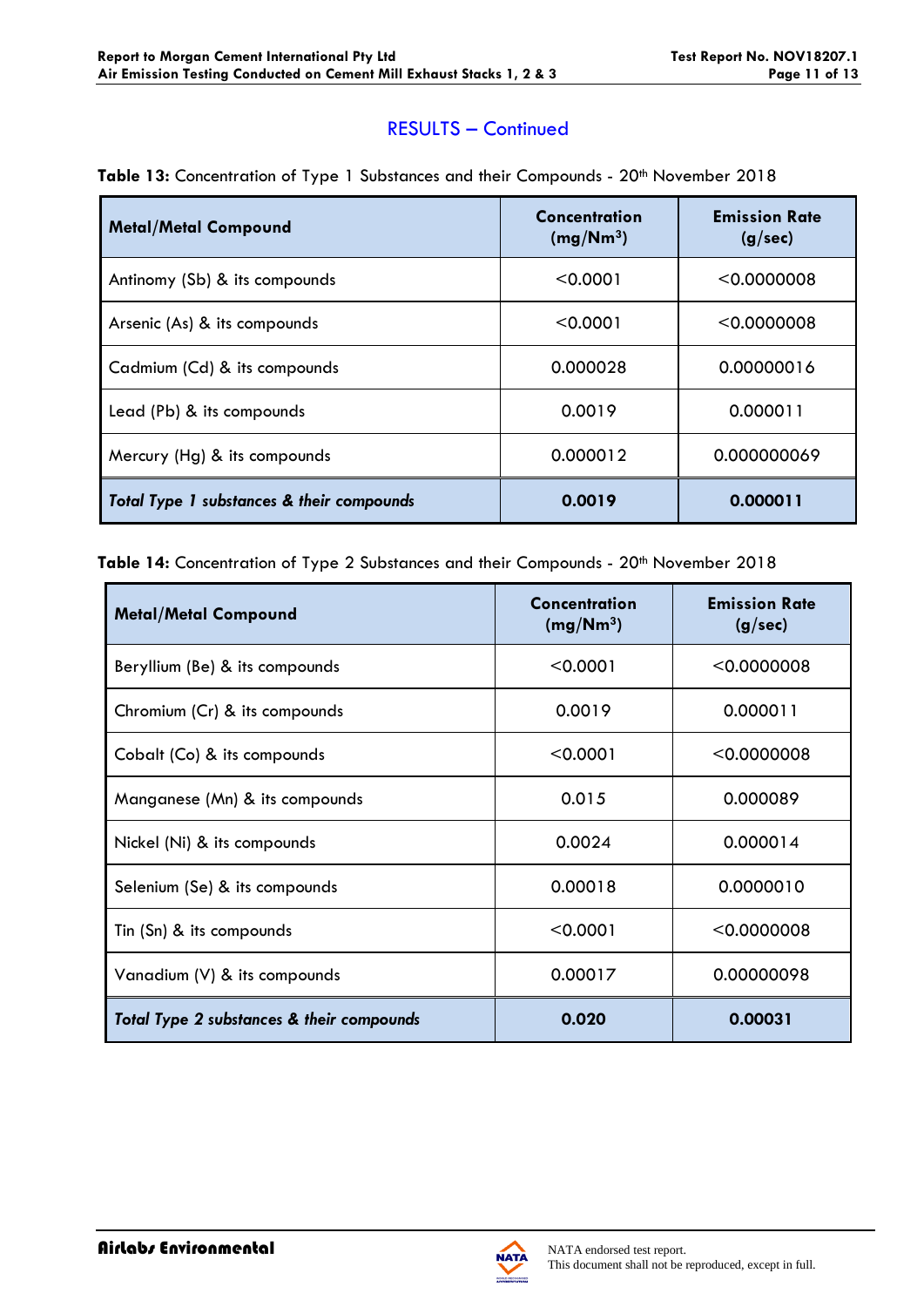# RESULTS Continued

| Company                  | Morgan Cement International Pty Ltd          |
|--------------------------|----------------------------------------------|
| <b>Site</b>              | Foreshore Rd, Port Kembla                    |
| <b>Date of Test</b>      | 20 <sup>th</sup> November 2018               |
| <b>Source Tested</b>     | Cement Mill 3 Exhaust Duct - EPA ID No.3     |
| <b>Sampling Period</b>   | $14:38 - 17:02$                              |
| <b>Testing Officers</b>  | I Brash & A. Aitharaju                       |
| <b>Sampling Position</b> | Three 4" sockets in a rectangular metal duct |

Table 15: Sampling Conditions for the Cement Mill 3 Exhaust Duct on 20<sup>th</sup> November 2018

| <b>Sampling Conditions</b>                                |              |
|-----------------------------------------------------------|--------------|
| Duct dimensions at sampling plane (m)                     | 1.77 x 0.800 |
| Average stack gas temperature (K)                         | 351 (78 °C)  |
| Average gas velocity $(m/s)$                              | 20.8         |
| Actual gas flow rate $(Am^3/sec)$                         | 29.5         |
| Average moisture content $(\%v/v)$                        | 1.03         |
| Barometric pressure (mB)                                  | 1003.2       |
| Static pressure (mB)                                      | 1.9          |
| Stack pressure (mB)                                       | 1005.1       |
| Average gas flow rate at STP, dry ( $m^3$ /sec)           | 22.7         |
| Average oxygen concentration $(\%v/v)$                    | 20.9         |
| Average carbon dioxide concentration ( $\frac{9}{9}$ v/v) | 0.055        |
| Dry gas density of stack gas ( $kg/m3$ )                  | 1.287        |
| Dry molecular weight of stack gas $(g/g$ mole)            | 28.85        |
| Wet molecular weight of stack gas $(g/g$ mole)            | 28.74        |

Table 16: Test Results for the Cement Mill 3 Exhaust Duct on 20<sup>th</sup> November 2018

| l Parameter                 | <b>Concentration</b><br>(mg/m <sup>3</sup> ) | <b>NSWEPA Limit</b><br>(mg/m <sup>3</sup> ) | <b>Emission Rate</b><br>(g/sec) |
|-----------------------------|----------------------------------------------|---------------------------------------------|---------------------------------|
| Total solid particles (TSP) | 1.1                                          | 20                                          | 0.025                           |
| Fine particulates (PM10)    | 0.93                                         | N/A                                         | 0.021                           |
| Type 1 & 2 substancesc      | 0.025                                        | 1.0                                         | 0.00056                         |

**c** Type 1 & 2 substances include As, Be, Cd, Cr, Co, Hg, Mn, Ni, Pb, Sb, Se, Sn, V & their compounds (refer to Table 17 & 18).

1